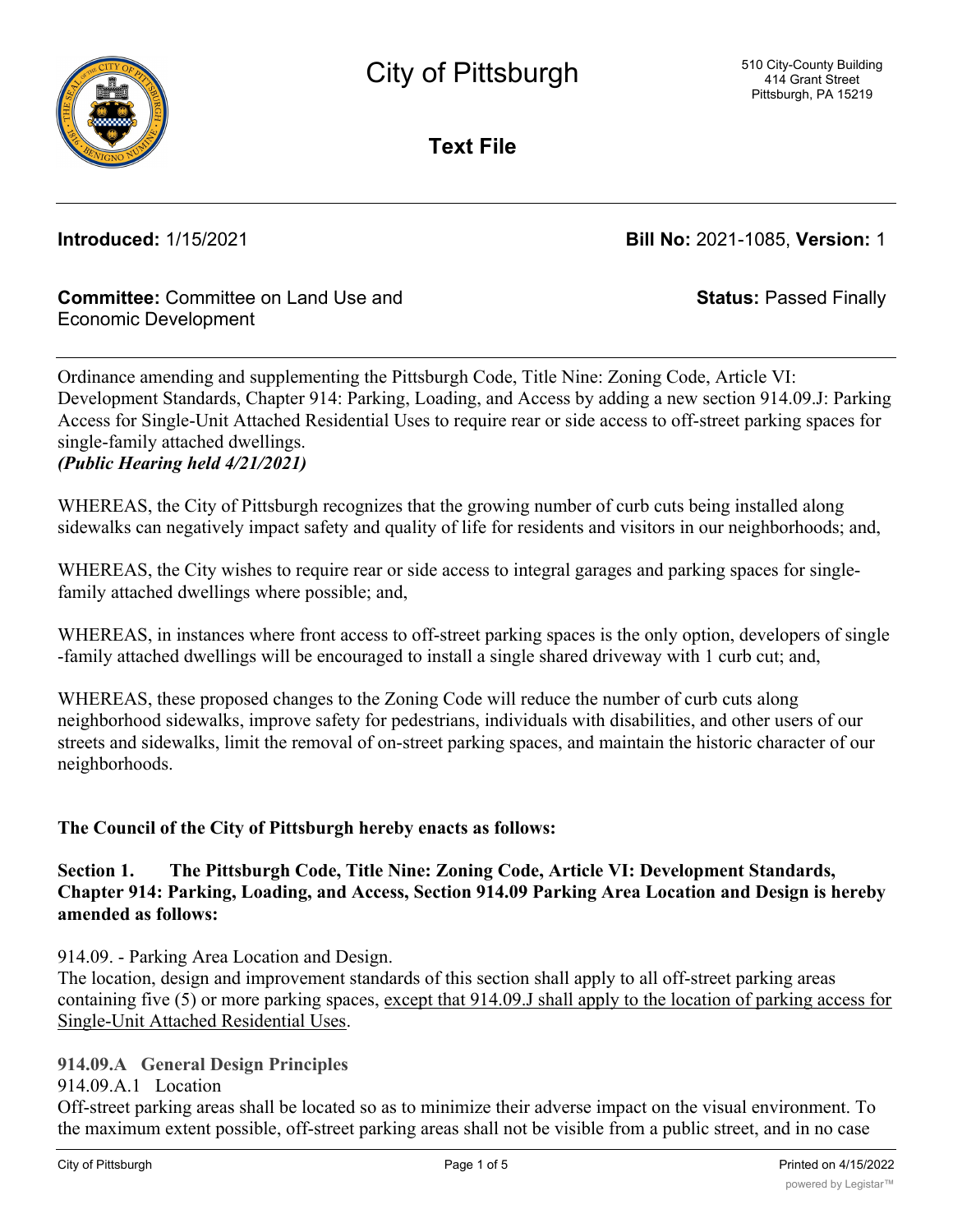# **Introduced:** 1/15/2021 **Bill No:** 2021-1085, **Version:** 1

#### **Committee:** Committee on Land Use and Economic Development

**Status:** Passed Finally

shall a surface parking lot in NDI, LNC or UNC zoning district be located within ten (10) feet of the street right -of-way.

#### 914.09.A.2 Layout

There shall be safe, adequate, and convenient arrangement of pedestrian pathways, bikeways, roads, driveways, and offstreet parking and loading spaces within off-street parking areas. Streets, pedestrian walks, parking areas, and open space shall be designed as integral parts of an overall site design which shall be properly related to existing and proposed buildings, adjacent uses and landscaped areas.

#### 914.09.A.3 Appearance

The materials used in the design of paving, lighting fixtures, retaining walls, fences, curbs and benches shall be of good appearance, easily maintained and indicative of their function.

#### 914.09.A.4 Maintenance

Parking lots shall be maintained in a safe operating condition so as not to create a hazard or nuisance.

#### **914.09.B Surfacing**

Areas used for off-street parking, circulation or vehicle display shall be surfaced with asphalt, concrete, masonry, hard packed slag, or other solid paving materials with sufficient strength to support the vehicle loads imposed, provided that the Zoning Administrator shall be authorized to approve parking areas that are not hardsurfaced when four (4) or fewer parking spaces are involved. All off-street parking and other vehicle circulation areas shall be continuously maintained and designed to preclude free flow of stormwater onto adjacent lots, properties, or public streets or ways.

#### **914.09.C Wheel Stops**

Wheel stops or curbing shall be installed to protect walls, poles, structures, pedestrian walkways or landscaped areas. Wheel stops should be placed within two (2) to three (3) feet from the end of parking spaces.

#### **914.09.D Landscaping and Screening**

Off-street parking, loading and vehicle display areas shall be landscaped and screened from view in accordance with the Landscaping and Screening Standards of Chapter 918.

#### **914.09.E Lighting**

Lighting shall be arranged and designed so that no source of light is directed toward any lots used or zoned for residential use. Lighting shall be designed to shield public streets and all other adjacent lands from distracting glare, or hazardous interference of any kind. Vehicular use areas shall not be lighted at any time other than the hours of operation of the use that the parking is intended to serve, except for necessary security lighting.

#### **914.09.F Parking Area Access**

Access to parking garages and parking areas containing more than five (5) spaces shall be designed to ensure that entering and exiting vehicles do not disrupt vehicle and pedestrian circulation patterns. At a minimum, all garage doors, ticket machines or entrance gates shall be located so as to allow a minimum of twenty (20) feet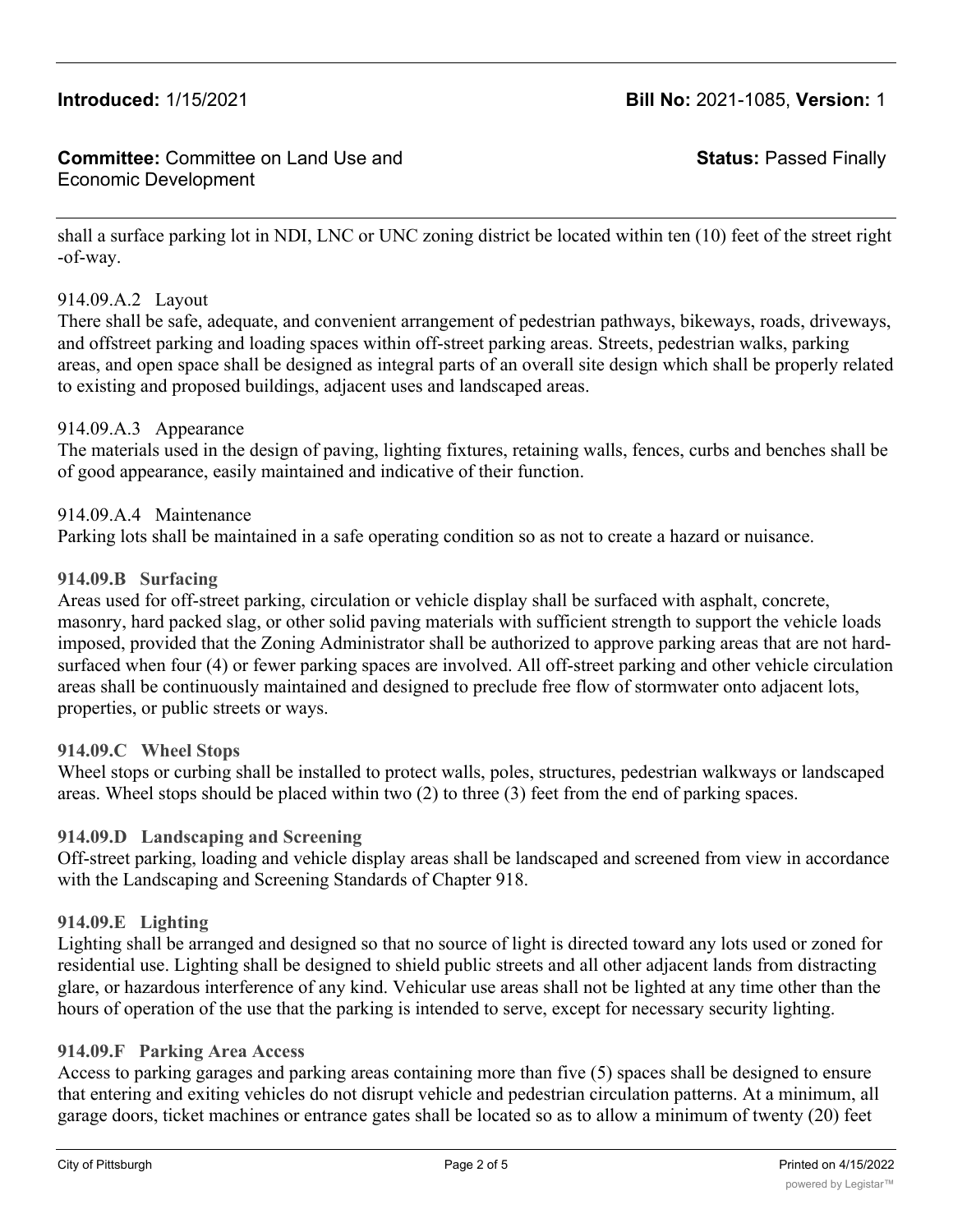#### **Committee:** Committee on Land Use and Economic Development

**Status:** Passed Finally

clearance from sidewalks and street rights-of-way. Driveways serving such parking areas shall be located at least sixty (60) feet from intersecting street rights-of-way, and joint access to abutting parcels shall be provided wherever practical.

**914.09.G Parking Structure Design**

914.09.G.1 Screening of Vehicles

Parked vehicles shall be screened from view of adjacent streets and residential zoning districts to the maximum extent feasible.

#### 914.09.G.2 Ground-Floor Uses

(a) For parking structures greater than one hundred fifty (150) feet in length that are adjacent to store-front commercial uses, active uses shall be located along a minimum of fifty (50) percent of the length of the streetside, street-level perimeter. For the purposes of this Section, active uses shall include commercial, residential, and accessory uses and activities that typically have user-occupied areas that are expressed through building fenestration and articulation.

(b) Within the RIV District, any ground-level structured parking that has primary frontage along the riverfront or along a street or publicly accessible pedestrian easement shall be screened architecturally or be screened according to the provisions of Section 918.03.B.

#### 914.09.G.3 Building Lines

Parking structures shall present a horizontal rather than sloped building line on visible facades.

#### 914.09.G.4 Parking for Persons with Disabilities, Ground Floor Vehicle Entrances

Parking structures containing more than one (1) floor shall provide a minimum of nine (9) feet six (6) inches of vertical clearance on the ground floor between all spaces and vehicle access routes to site entrance(s) and exit (s). Signage and other objects may not project into this clearance. Van accessible reserved spaces may be placed on this level in accordance with the requirements of Section 914.06.

#### **914.09.H Parking Stall Dimensional Standards**

The following minimum dimensional standards shall apply to all off-street parking areas.

914.09.H.1 Standard-Size Parking Stalls

A minimum of sixty (60) percent of required off-street parking spaces shall be standard-size spaces, designed in accordance the following minimum dimensional standards. All dimensions are measured in feet.

| $A = angle of parking$                                                           | $90^{\circ}$                       | $80^\circ$ | $75^\circ$ | l70°                                                                           | $65^\circ$ | $60^{\circ}$ | $55^{\circ}$ | $50^{\circ}$                                                                      | $45^\circ$ |
|----------------------------------------------------------------------------------|------------------------------------|------------|------------|--------------------------------------------------------------------------------|------------|--------------|--------------|-----------------------------------------------------------------------------------|------------|
| $W =$ width of stall parallel to aisle $\begin{array}{ l} 8.50 \end{array}$ 8.63 |                                    |            |            |                                                                                |            |              |              | $\begin{bmatrix} 8.80 & 9.05 & 9.38 & 9.81 & 10.38 & 11.10 & 12.02 \end{bmatrix}$ |            |
| $W^1$ = width of stall perpendicular<br>to stall                                 | 8.50 8.50 8.50 8.50 8.50 8.50 8.50 |            |            |                                                                                |            |              |              | 8.50                                                                              | 8.50       |
| $Y =$ stall length offset                                                        | 0.00                               |            |            | $\begin{bmatrix} 1.50 & 2.28 & 3.09 & 3.96 & 4.91 & 5.95 & 7.13 \end{bmatrix}$ |            |              |              |                                                                                   | 8.50       |
| $X =$ stall line length                                                          |                                    |            |            |                                                                                |            |              |              | 19.00 20.50 21.28 22.09 22.96 23.91 24.95 26.13 27.50                             |            |

wall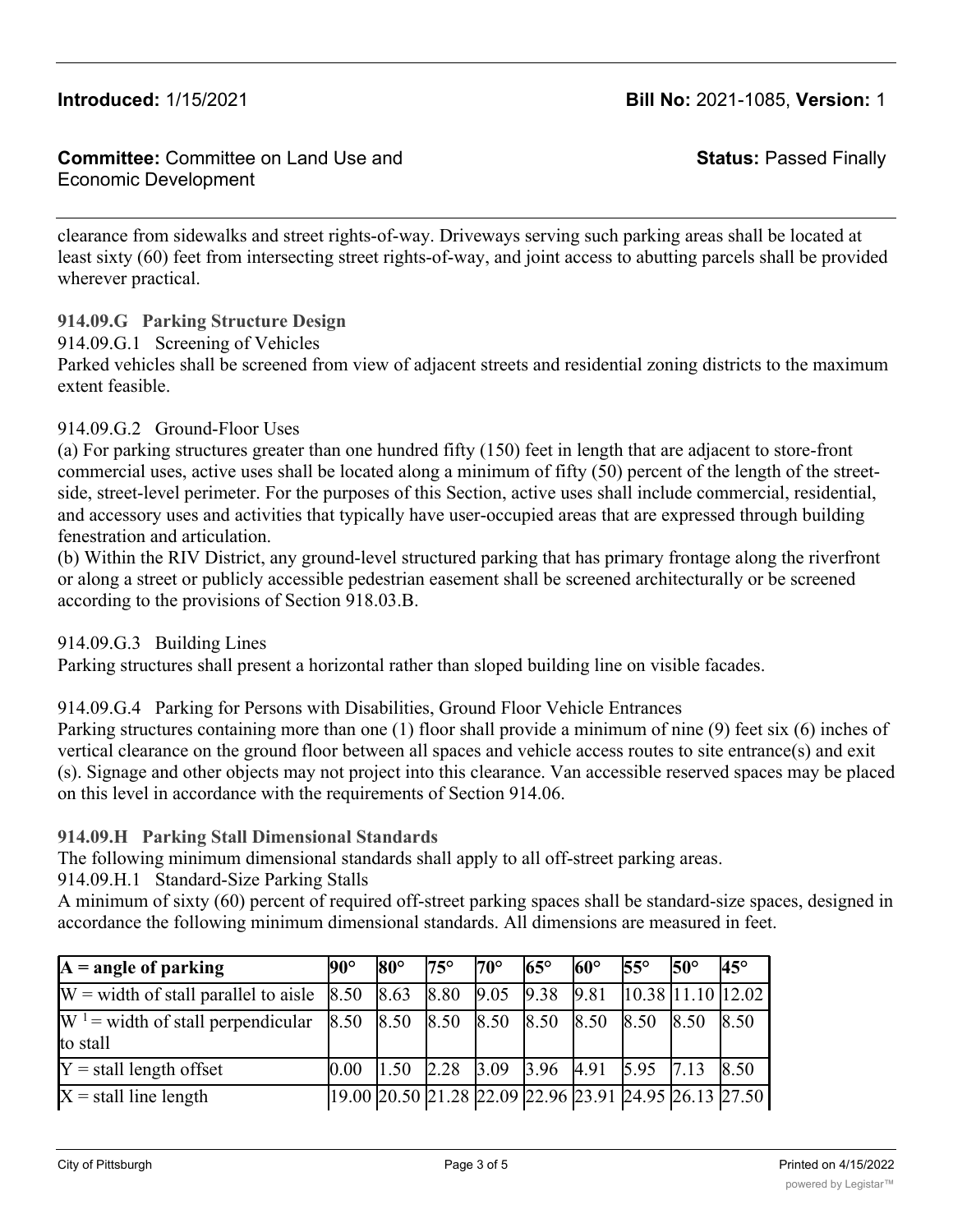# $W = \frac{W}{2}$  with oriental to aisle 8.53  $8.8$  8.83 9.81 10.43 9.81 10.43 9.81 11.10 12.023 11.10 12.023 11.10 12.023 11.10 12.023 11.10 12.023 12.10 12.023 12.10 12.023 12.10 12.10 12.10 12.10 12.10 12.10 12.10 12.10 12.1

# **Introduced:** 1/15/2021 **Bill No:** 2021-1085, **Version:** 1

# Committee: Committee on Land Use and  $\blacksquare$  Economic Development

# **Status:** Passed Finally

| $\overline{L}$ stall depth perpendicular to |       |                       |      |      |                   |      |       | 19.00 20.19 20.55 20.76 20.81 20.70 20.44 20.02 19.45         |       |
|---------------------------------------------|-------|-----------------------|------|------|-------------------|------|-------|---------------------------------------------------------------|-------|
| wall                                        |       |                       |      |      |                   |      |       |                                                               |       |
| $L1$ = stall length                         | 19.00 |                       |      |      |                   |      |       | 19.00  19.00  19.00  19.00  19.00  19.00  19.00  19.00        |       |
| $AW = aisle width$                          |       |                       |      |      |                   |      |       | 24.00  21.00  19.75  18.50  17.25  16.00  14.75  13.50  12.25 |       |
| $IL = stall$ depth                          |       |                       |      |      |                   |      |       | 19.00  19.45  19.45  19.31  19.02  18.58  18.00  17.29  16.44 |       |
| $BW = module$ , wall to wall                |       |                       |      |      |                   |      |       | 62.00  61.37  30.86  60.02  58.87  57.41  55.63  53.54  51.15 |       |
| $BWI = module$ , wall to interlock          |       |                       |      |      |                   |      |       | 62.00  60.64  59.76  58.57  57.08  55.28  53.19  50.81  48.14 |       |
| $BI = module$ , interlocking                |       |                       |      |      |                   |      |       | 62.00 59.90 58.66 57.12 55.28 53.16 50.75 48.07 45.13         |       |
| $BIC = module$ , interlock to curb          |       |                       |      |      |                   |      |       | 59.50 58.14 57.26 56.07 54.78 52.98 50.89 48.81 46.14         |       |
| face                                        |       |                       |      |      |                   |      |       |                                                               |       |
| $I =$ bumper overhang                       | 2.50  | 2.50                  | 2.50 | 2.50 | 2.00              | 2.00 | 2.00  | 2.00                                                          | 2.00  |
| $J =$ offset                                | 0.00  | 0.26                  | 0.59 | 1.06 | 1.68              | 2.45 | 3.41  | 4.58                                                          | 6.01  |
| $K =$ setback                               | 0.00  | 3.30                  | 4.92 | 6.50 | 8.03              | 9.50 | 10.09 | 12.21                                                         | 13.44 |
| $B = cross$ aisle, one-way                  |       | 16.00   16.00   16.00 |      |      | 16.00 16.00 16.00 |      |       | 16.00 16.00 16.00                                             |       |
| $B1$ = cross aisle, two-way                 |       |                       |      |      |                   |      |       | 24.00 24.00 24.00 24.00 24.00 24.00 24.00 24.00 24.00         |       |



# HYPERLINK "../images/914.09H.1.png" **Standard Size Parking Stalls**

914.09.H.2 Compact-Size Parking Stalls

Up to forty (40) percent of required off-street parking spaces may be compact-size spaces, which shall be designed in accordance the following minimum dimensional standards. Compact-size spaces shall be clearly identified by pavement markings. All dimensions are measured in feet.

| $\mathbf{A}$ = angle of parking 90° 80° 75°<br>$70^{\circ}$ 65° 60° 55° 50° 45°                                       |      |      |                                                               |  |           |  |
|-----------------------------------------------------------------------------------------------------------------------|------|------|---------------------------------------------------------------|--|-----------|--|
| W = width of stall parallel to aisle   7.75   7.87   8.02   8.25   8.55   8.95   9.46   10.12   10.95                 |      |      |                                                               |  |           |  |
| $W_1$ <sup>1</sup> = width of stall perpendicular   7.75   7.75   7.75   7.75   7.75   7.75   7.75   7.75<br>to stall |      |      |                                                               |  |           |  |
| $Y =$ stall length offset                                                                                             | 0.00 | 1.37 | $2.08$ 2.82 3.61 4.47 5.43                                    |  | 6.50 7.75 |  |
| $X =$ stall line length                                                                                               |      |      | 16.50  17.87  18.58  19.32  20.11  20.97  21.93  23.00  24.25 |  |           |  |